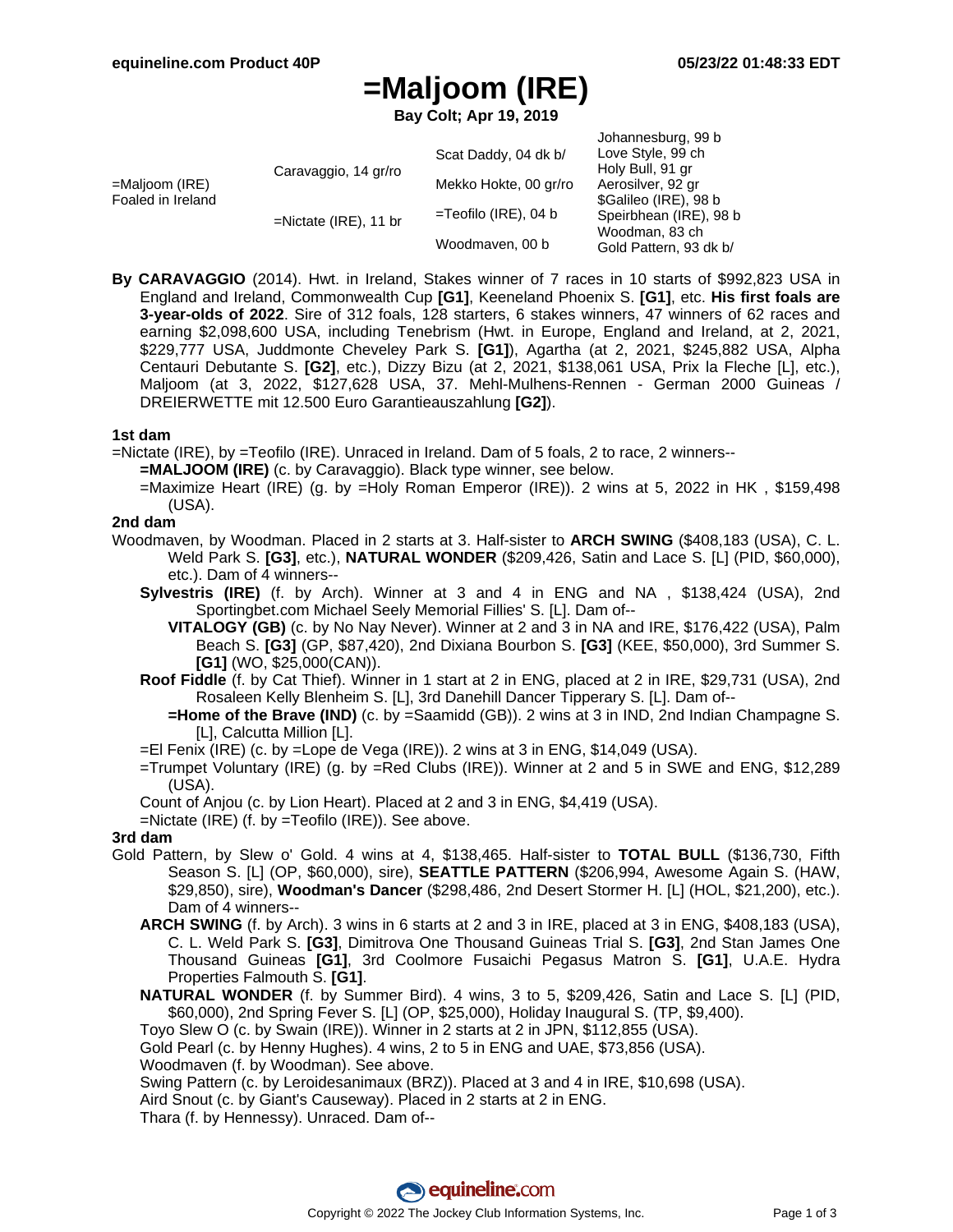### **=Maljoom (IRE)**

**Bay Colt; Apr 19, 2019**

**=GOLD TYRANNY (DEN)** (g. by Zoffany (IRE)). 10 wins, 2 to 6, placed at 7, 2021 in SWE, placed, 5 to 8, 2022 in DEN, \$364,018 (USA), Skanska Faltrittklubbens Jubileumslopning [L], Baker Tilly SFK Jubileumslopning [L], 2nd Arqana Scandinavian Open Championship **[G3]**, Skanska Faltrittklubbens Jubileumslopning [L], Songline Classic [L] twice, etc.

Bronze Baby (f. by Silver Charm). Unplaced in 1 start. Dam of--

**Lexington Grace (IRE)** (f. by Sir Prancealot (IRE)). 6 wins, 2 to 4 in ENG and NA , \$174,122 (USA), 3rd China Doll S. [L] (SA, \$9,528).

#### **4th dam**

- **PATTERN STEP**, by Nureyev. 5 wins at 2 and 3, \$273,225, Hollywood Oaks **[G1]**, Providencia S. [LR] (SA, \$48,000), 2nd Honeymoon H. **[G3]**, Senorita S. [L] (HOL, \$15,000), Santa Ysabel S. [LR] (SA, \$15,000), 4th Santa Anita Oaks **[G1]**. Half-sister to **MOTLEY** (\$266,786 (USA), Prix Eugene Adam **[G2]**, etc., sire), **FAST** (\$185,425, Tanforan H.**-G3**, etc., sire), **MASTER ACE** (\$99,402, Turf Paradise H.-L, etc.), **Hofuf** (\$49,170 (USA), 3rd Statue of Liberty S. [L] (BEL, \$6,672)), **Forward** (\$73,751 (USA), 2nd Coppa d'Oro di Milano**-G3**, sire), **Crony** (3rd Premio Masciago). Dam of 8 winners, including--
	- **SEATTLE PATTERN** (c. by Seattle Slew). 5 wins at 3 and 4, \$206,994, Awesome Again S. (HAW, \$29,850). Sire.
	- **TOTAL BULL** (c. by Fusaichi Pegasus). 3 wins at 4 and 5, \$136,730, Fifth Season S. [L] (OP, \$60,000). Sire.
	- **Woodman's Dancer** (f. by Woodman). 5 wins, 3 to 5, \$298,486, 2nd Desert Stormer H. [L] (HOL, \$21,200), Soviet Problem H. [L] (GG, \$20,000), Morgaise H. -R (SA, \$13,190), 3rd A Gleam H. **[G2]**, Las Flores H. **[G3]**.
		- **ARCHARCHARCH** (c. by Arch). 3 wins at 2 and 3, \$832,744, Arkansas Derby **[G1]** (OP, \$600,000), Southwest S. **[G3]** (OP, \$150,000), Sugar Bowl S. (FG, \$36,000), 3rd Rebel S. **[G2]** (OP, \$30,000). Sire.
		- **BALANCE OF POWER** (g. by Silver Train). 6 wins at 3 and 4, \$233,128, Philip H. Iselin S. **[G3]** (MTH, \$90,000), 2nd Carl Hanford Memorial S. (DEL, \$10,000).
		- **RUN SULLY RUN** (c. by Cherokee Run). 4 wins at 2 and 3, \$167,069, Gilded Time S. (MTH, \$36,000), 2nd Inaugural S. (TAM, \$10,000), 3rd Lamplighter S. (MTH, \$7,800), Continental Mile S. (MTH, \$7,200), Tyro S. (MTH, \$7,200).

Gold Pattern (f. by Slew o' Gold). See above.

- Nortena (f. by Mr. Prospector). 2 wins at 3, \$133,782.
	- **SHOOTING JACKET** (g. by Hard Spun). 8 wins, 3 to 8 in NA , placed at 2 in ENG, \$221,281 (USA), Chris Loseth H. (HST, \$30,000(CAN)), 2nd S. W. Randall Plate H. (HST, \$15,000(CAN)), 3rd Canadian Derby **[G3]** (NP, \$20,000(CAN)), BC Premier's H. **[G3]** (HST, \$11,000(CAN)), BC Premier's H. **[G3]** (HST, \$10,000(CAN)), etc.
	- **FLOWER FOREST** (f. by Kris S.). 3 wins at 3 and 4, \$107,891, Justakiss S. (DEL, \$32,640).
	- **Aldo** (c. by Red Ransom). 4 wins at 2 and 3, \$193,096, 2nd National Museum of Racing Hall of Fame H. **[G2]**, 3rd Pilgrim S. **[G3]**. Sire.
	- **Southern Flu** (f. by Dixie Union). Winner at 3, \$136,374, 2nd Prairie Meadows Oaks [L] (PRM, \$15,000), 3rd Indiana Breeders' Cup Oaks **[G3]** (HOO, \$43,464).

**Cherry Tree Hill** (f. by Red Ransom). 4 wins, 3 to 5, \$109,698, 3rd Manatee S. (TAM, \$4,500). Sweet Temper (f. by Stormy Atlantic). Winner at 2 and 3, \$47,295.

- **COLONELSDARKTEMPER** (c. by Colonel John). 8 wins, 3 to 7, 2021, \$997,240, West Virginia Derby **[G3]** (MNR, \$446,250), 2nd Indiana Derby **[G3]** (IND, \$95,000), Matt Winn S. **[G3]** (CD, \$19,800), 3rd Smarty Jones S. **[G3]** (PRX, \$33,000).
- Sheba's Step (f. by Alysheba). Unraced.
	- **ARCH REBEL** (c. by Arch). 8 wins, 3 to 6 in IRE, placed at 6 and 8 in ENG and FR , \$597,541 (USA), Alleged S. [L], Amethyst S. [L], Trigo S. [L], Diamond S. [L], 2nd Prix du Conseil de Paris **[G2]**, etc.
	- **ON MY DIME** (g. by Mizzen Mast). 8 wins, 2 to 6, \$174,795, Cotton Fitzsimmons Mile H. [L] (TUP, \$45,000), 2nd Wildcat H. (TUP, \$10,000). Set ncr at Turf Paradise, 1 mile in 1:34.81.

**Livin for Love** (f. by Tactical Advantage). 6 wins, 2 to 4, \$171,126, 2nd Plum Country H. (CRC, \$5,576), 3rd Central Iowa S. [L] (PRM, \$6,000), Cut the Charm H. -R (CRC, \$5,500).

Wood Pattern (f. by Woodman). Unraced.

**Keep On Singing** (f. by Hennessy). 5 wins at 3, \$93,301, 3rd Minnesota HBPA Mile S. (CBY, \$5,500).